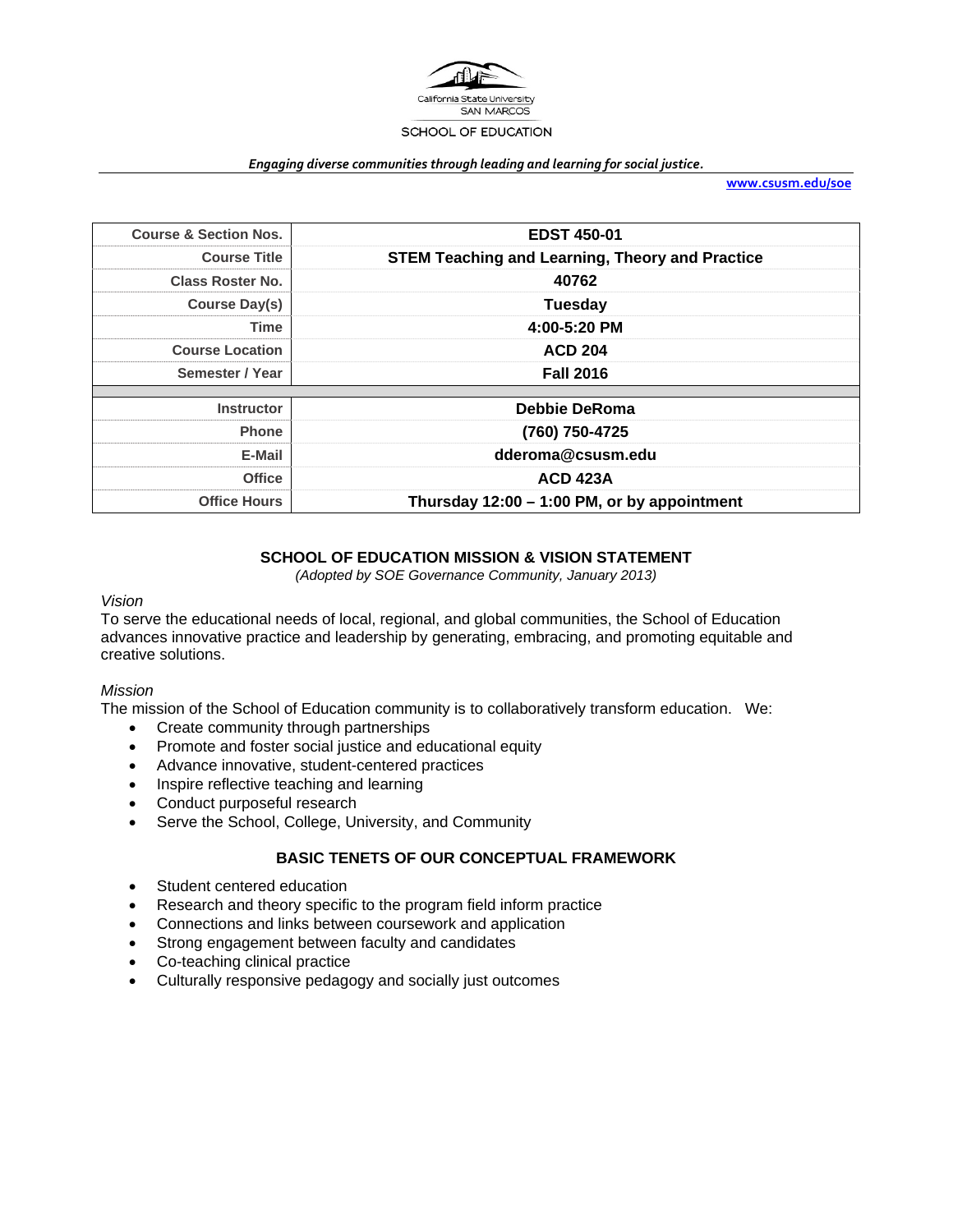## **COURSE DESCRIPTION**

Designed for students serving as Learning Assistants (LA), Tutors, Teaching Assistants (TA), or Supplemental Instructors (SI) in undergraduate STEM courses. Integrates educational theory, pedagogy, and practice as well as touching on theoretical issues such as conceptual development, conceptual change, collaborative learning, technology in education, and students' conceptions of various topics in mathematics and science. Focuses on practical issues encountered in facilitating learning, managing the classroom, formative and summative assessment, curricula, and differentiating instruction in a collaborative environment.

### **Course Prerequisites**

Accepted as a CSUSM LA, TA, or SI for Spring 2016.

#### **Course Objectives**

The primary objectives of this course are as follows:

- To provide participants' with the knowledge, confidence, and skills necessary to be successful peer educators
- To expand participants' understanding of effective methods of college teaching and instructional strategies
- To develop participants' ability to apply educational theory and relevant research in a classroom environment
- To increase participants' awareness of careers in math and science teaching

#### **Credit Hour Policy Statement**

Per the University Credit Hour Policy:

- Students are expected to spend a minimum of two hours outside of the classroom each week for each unit of credit engaged in learning.
- The combination of face-to-face time, out-of-class assignments, peer observations, and group projects totals at least the minimum of 45 hours per unit of credit.

## **REQUIRED TEXTS, MATERIALS AND ACCOUNTS**

There is no required text for this course. Weekly course readings will be available online through Cougar Courses (CC).

#### **Cougar Courses**

The course syllabus, LA contracts, weekly readings, handouts, videos, and directions and rubrics for major assignments can be found on the Cougar Courses site (http://cc.csusm.edu/). Be sure to set your preferred email in your profile settings so you receive important announcements and communications. It is your responsibility to check the course site regularly and bring any issues to the instructor's attention.

## **COURSE LEARNING OUTCOMES**

Upon successful completion of this course, students will (be able to):

- Identify univocal vs. dialogic discourse in a STEM classroom
- Apply appropriate questioning strategies in their work as an LA, TA, Tutor, or SI
- Describe the role of formative assessment and the importance of eliciting student thinking in the STEM classroom
- Utilize student preconceptions to design learning/teaching scenarios
- Manage group investigations related to a topic/concept in their fields of expertise
- Evaluate student activity to recognize examples of "doing science" vs. "doing school" Identify the intellectual activity of STEM teaching, including the ongoing opportunities to do math or do science as a teacher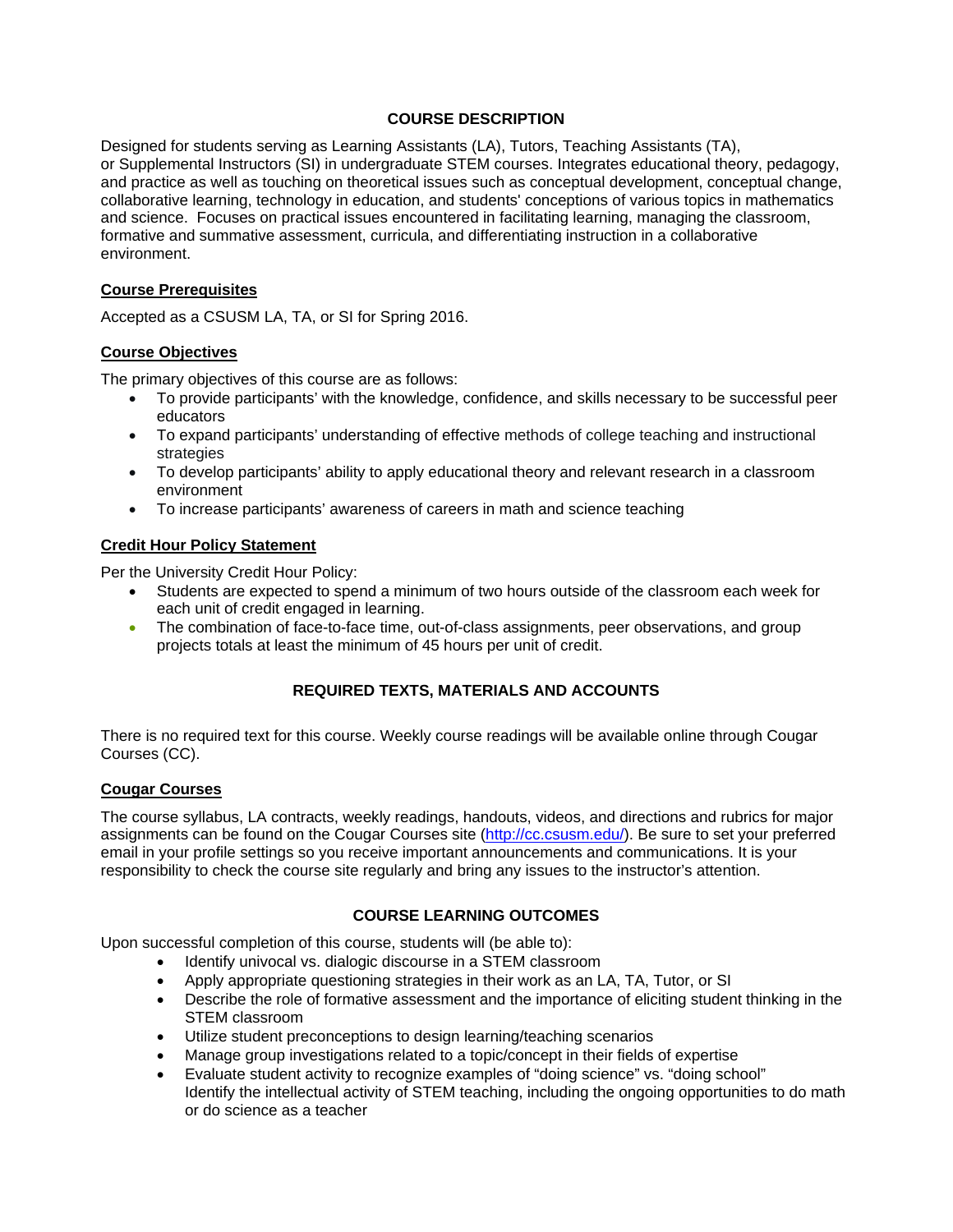## **GENERAL CONSIDERATIONS**

## **School of Education Attendance Policy**

Due to the dynamic and interactive nature of courses in the School of Education, all candidates (course participants) are expected to attend all classes and participate actively. At a minimum, candidates (course participants) must attend more than 80% of class time, or s/he may not receive a passing grade for the course at the discretion of the instructor. Individual instructors may adopt more stringent attendance requirements. Should the candidate (course participants) have extenuating circumstances, s/he should contact the instructor as soon as possible. *(Adopted by the COE Governance Community, December, 1997).*

## **CSUSM Academic Honesty Policy**

Students will be expected to adhere to standards of academic honesty and integrity, as outlined in the Student Academic Honesty Policy. All assignments must be original work, clear and error-free. All ideas/material that are borrowed from other sources must have appropriate references to the original sources. Any quoted material should give credit to the source and be punctuated accordingly.

Academic Honesty and Integrity: Students are responsible for honest completion and representation of their work. Your course catalog details the ethical standards and penalties for infractions. There will be zero tolerance for infractions. If you believe there has been an infraction by someone in the class, please bring it to the instructor's attention. The instructor reserves the right to discipline any student for academic dishonesty, in accordance with the general rules and regulations of the university. Disciplinary action may include the lowering of grades and/or the assignment of a failing grade for an exam, assignment, or the class as a whole.

Incidents of Academic Dishonesty will be reported to the Dean of Students. Sanctions at the University level may include suspension or expulsion from the University.

#### Refer to the full Academic Honesty Policy at: http://www.csusm.edu/policies/active/documents/Academic\_Honesty\_Policy.html

## **Plagiarism**

As an educator, it is expected that each candidate (course participant) will do his/her own work, and contribute equally to group projects and processes. Plagiarism or cheating is unacceptable under any circumstances. If you are in doubt about whether your work is paraphrased or plagiarized see the Plagiarism Prevention for Students website http://library.csusm.edu/plagiarism/index.html. If there are questions about academic honesty, please consult the University catalog.

## **Students with Disabilities Requiring Reasonable Accommodations**

Students with disabilities who require reasonable accommodations must be approved for services by providing appropriate and recent documentation to the Office of Disabled Student Services (DSS). This office is located in Craven Hall 4300, and can be contacted by phone at (760) 750-4905, or TTY (760) 750- 4909. Students authorized by DSS to receive reasonable accommodations should meet with their instructor during office hours or, in order to ensure confidentiality, in a more private setting.

## **All University Writing Requirement**

The CSUSM writing requirement of 850 words is met through the completion of the peer observation writeup, poster assignment, and weekly teaching and reading reflections. All writing will be assessed for content, organization, grammar, spelling, and format.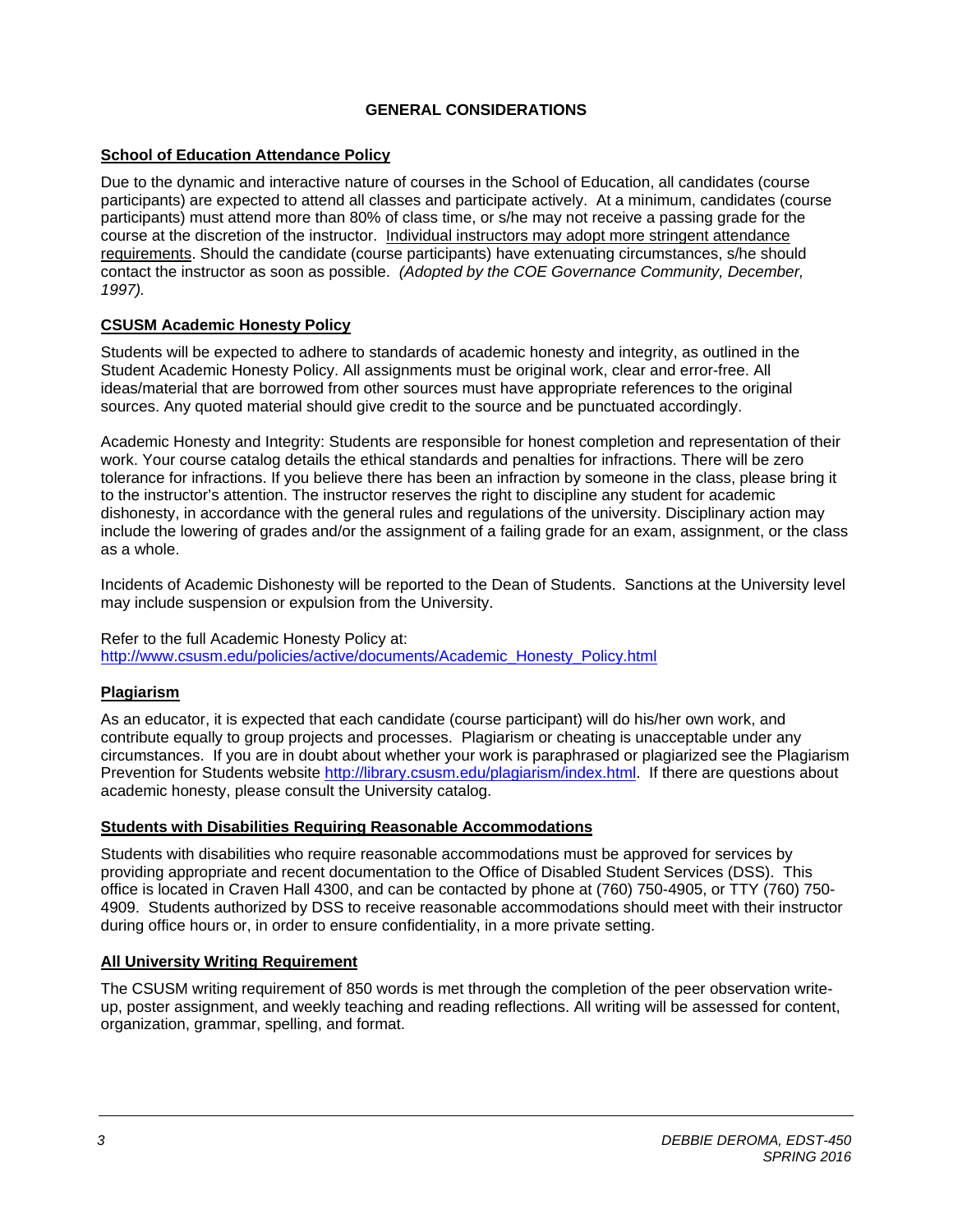## **Use of Technology**

Candidates (Course participants) are expected to demonstrate competency in the use of various forms of technology (i.e. word processing, electronic mail, Moodle, use of the Internet, and/or multimedia presentations). Specific requirements for course assignments with regard to technology are at the discretion of the instructor. Keep a digital copy of all assignments for use in your teaching portfolio. All assignments will be submitted online, and some will be submitted in hard copy as well. Details will be given in class.

## **Electronic Communication Protocol**

Electronic correspondence is a part of your professional interactions. If you need to contact the instructor, email is often the easiest way to do so. It is my intention to respond to all received e-mails in a timely manner. Please be reminded that e-mail and on-line discussions are a very specific form of communication, with their own nuances and etiquette. For instance, electronic messages sent in all upper case (or lower case) letters, major typos, or slang, often communicate more than the sender originally intended. With that said, please be mindful of all e-mail and on-line discussion messages you send to your colleagues, to faculty members in the School of Education, or to persons within the greater educational community. All electronic messages should be crafted with professionalism and care.

Things to consider:

- Would I say in person what this electronic message specifically says?
- How could this message be misconstrued?
- Does this message represent my highest self?
- Am I sending this electronic message to avoid a face-to-face conversation?

In addition, if there is ever a concern with an electronic message sent to you, please talk with the author in person in order to correct any confusion.

## **COURSE REQUIREMENTS AND GRADED COURSE COMPONENTS**

## *Key Assignments*

This course is a seminar, and its success will depend on the active participation of all members in helping to shape the content and its relevance. Our primary activity will be in-depth discussions of course topics and readings. Requirements include the following:

- 1. *Class Discussion/Participation (20%) –* Class members are expected to attend every class session and contribute to class discussions. The purpose of these discussions is to help us as individuals, and as a group, develop meaningful interpretations of the ideas conveyed by the readings, and to make connections to the class members' teaching experiences. There will be weekly questions about the assigned article(s).
- 2. *Weekly Quick-Writes (15%) –* Each class member is expected to respond to a collection of questions based on the weekly article reading. Quick-writes will be completed at the start of each class meeting.
- 3. *Weekly Teaching Reflections (15%) –* Each LA is expected to spend approximately 4-7 hours per week working with STEM undergraduates in collaborative, learner-centered environments. Using this experience as a guide, fill out weekly teaching reflection questions. Post responses to CC. These reflections may be shared with the CSM lead faculty; however, LA names – not departments/courses – will be removed. \*\*NOTE\*\* After several weeks, if you have only interacted with a handful of students (and/or mainly on an individual basis), contact your LA course instructor (me).
- 4. *Peer Observation (15%) –* Each LA will complete and submit a written summary of a field observation of another LA. During the LA Seminar, you also will have a consultation session with the LA you observed. (Likewise, you also will be observed and participate in a consultation session.)
- 5. *Poster Assignment (20%)* Working individually or in pairs, students will develop and present a poster that describes how their views of teaching and learning have changed over the course of the semester. The poster will be shared with faculty and fellow students.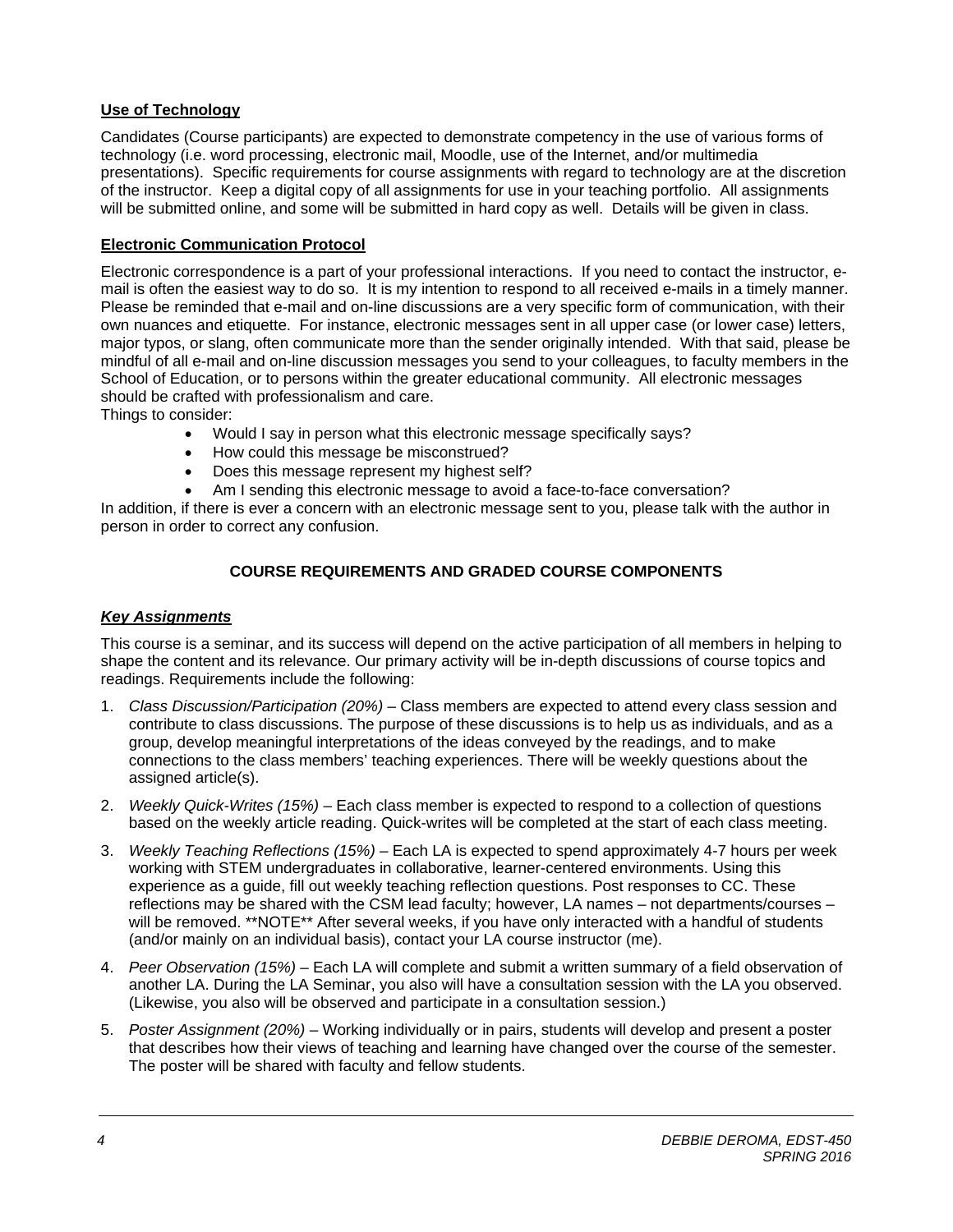6. *Weekly Meetings with Lead Faculty in Mathematics and Science to Plan Instruction (15%) –* Each week, LAs are responsible for meeting with the CSM lead faculty to plan and reflect on instruction and to discuss student achievement. Students cannot pass the LA Seminar course if they fail to meet with the Lead Instructor each week. \*\*NOTE\*\* If you find that your Lead Instructor is not meeting with you, notify your LA course instructor immediately so that this can be corrected.

## **Grading Standards**

This course is graded as Credit / No Credit. The following activities contribute to the course grade:

| <b>Activity</b>                                     | <b>Points</b><br><b>Possible</b> | % Total<br>Grade |
|-----------------------------------------------------|----------------------------------|------------------|
| <b>Attendance &amp; Class Participation</b>         | 60                               | 20%              |
| Weekly In-Class Quick Writes (3pts each X 15)       | 45                               | 15%              |
| <b>Weekly Teaching Reflections (3pts each X 15)</b> | 45                               | 15%              |
| <b>Observation Assignment</b>                       | 45                               | 15%              |
| <b>Poster Assignment</b>                            | 60                               | 20%              |
| <b>Weekly Meetings with Faculty</b>                 | 45                               | 15%              |
| Total                                               | 300                              | <b>100%</b>      |

## **Final Exam Statement**

There is no final examination for this course. The poster presentation during Week 15 (5/10/16) serves as the culminating project for the course.

## **Policy on Late/Missed Work**

Unless *prior arrangements* have been made with the instructor, work submitted past the due date will be reduced by one letter grade for each week it is late. Work received over two weeks late may receive no credit. One point will be deducted for all reflections submitted more than one week late. Two points will be deducted for all reflections submitted more than two weeks late.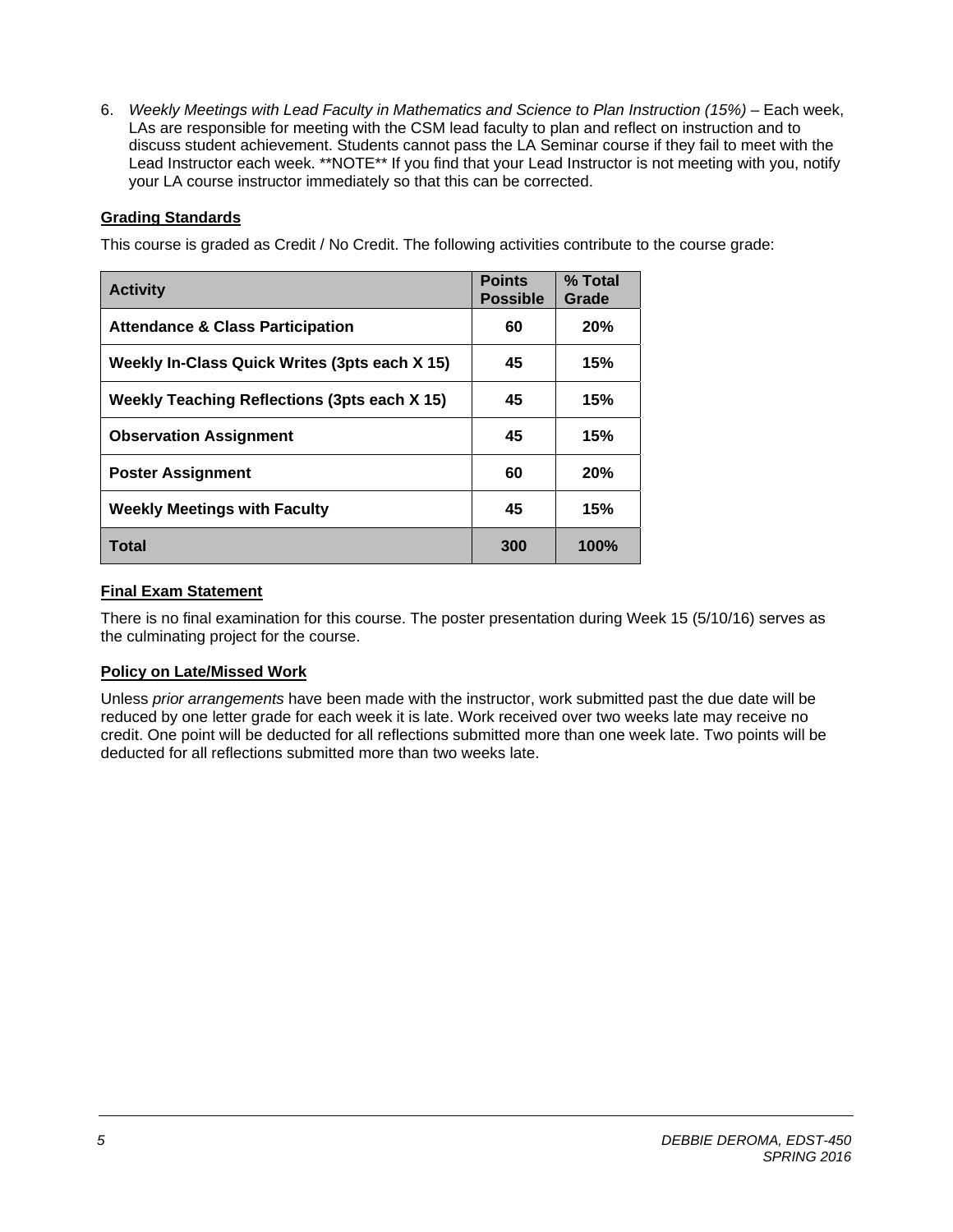# **TENTATIVE\* SCHEDULE**

|                    |                                                                         | <b>Reading/Assignment</b>                                                                                                                                                                                                                                                                                                                 |  |
|--------------------|-------------------------------------------------------------------------|-------------------------------------------------------------------------------------------------------------------------------------------------------------------------------------------------------------------------------------------------------------------------------------------------------------------------------------------|--|
| <b>Date</b>        | <b>Topic</b>                                                            | (Readings are to be completed BEFORE class.<br>Teaching reflections due by midnight the<br>following Sunday.)                                                                                                                                                                                                                             |  |
| Week 1<br>8/30/16  | Introduction to Being an LA<br>Discuss LA contracts                     | <b>LA Entrance Survey</b>                                                                                                                                                                                                                                                                                                                 |  |
| Week 2<br>9/6/16   | Classroom Discourse: Dialogic versus<br>Univocal                        | Knuth, E., & Peressini, D. (2001). Unpacking the<br>nature of discourse in mathematics<br>classrooms. Mathematics Teaching in the<br>Middle School. 6(5). 320-325.                                                                                                                                                                        |  |
| Week 3<br>9/13/16  | Questions and Questioning Strategies                                    | Trowbridge, L. W., Bybee, R. W., & Powell, J. C.<br>(2000). Questioning and discussion. In<br>Teaching secondary school science:<br>Strategies for developing scientific literacy<br>(1st ed). Upper Saddle River, NJ: Merrill.<br>Week 3 Teaching Reflection<br>LA Contract - signed by professor                                        |  |
| Week 4<br>9/20/16  | Learning Theory I: Mental Models<br>Discuss protocol for LA observation | Redish, E. (1994). Implications of cognitive studies<br>for teaching physics. American Journal of<br>Physics. 62(9).<br>Week 4 Teaching Reflection                                                                                                                                                                                        |  |
| Week 5<br>9/27/16  | <b>Formative Assessment</b><br>Guest Speaker: Professor Ed Price        | Nicol, D.J. & MacFarlane-Dick, D., (2006).<br>Formative assessment and self-regulated<br>learning: A model and seven principles of<br>good feedback practice. Studies in Higher<br>Education.<br>Week 5 Teaching Reflection                                                                                                               |  |
| Week 6<br>10/4/16  | <b>Mindsets</b>                                                         | Dweck, C. (2008). Mindsets and Math/Science<br>Achievement. Carnegie Corporation of New<br>York-Institute for Advanced Study<br><b>Commission on Mathematics and Science</b><br>Education. 31(2), 198-218.<br>Week 6 Teaching Reflection                                                                                                  |  |
| Week 7<br>10/11/16 | <b>Student Ideas in Content Areas</b>                                   | See miscellaneous articles posted on CC relevant<br>to topic areas.<br>Week 7 Teaching Reflection                                                                                                                                                                                                                                         |  |
| Week 8<br>10/18/16 | Cooperative Learning & Motivation                                       | Frey, N., Fisher, D., Everlove, S. (2009). Defining<br>Productive Group Work. In Productive Group<br>Work. Alexandria, VA: ASCD.<br>Frey, N., Fisher, D., Everlove, S. (2009).<br>Promoting Face-to-Face interactions. In<br>Productive Group Work. Alexandria, VA:<br>ASCD.<br>Week 8 Teaching Reflection<br>LA Observation write-up due |  |
| Week 9<br>10/25/16 | Metacognition                                                           | Schoenfeld, A. (1987). What's all the fuss about<br>metacognition? In A. Schoenfeld (Ed.)<br><b>Cognitive Science and Mathematics</b><br>Education (pp. 189-215). Hillsdale, NJ:<br>Lawrence Erlbaum Associates.<br>Week 9 Teaching Reflection                                                                                            |  |